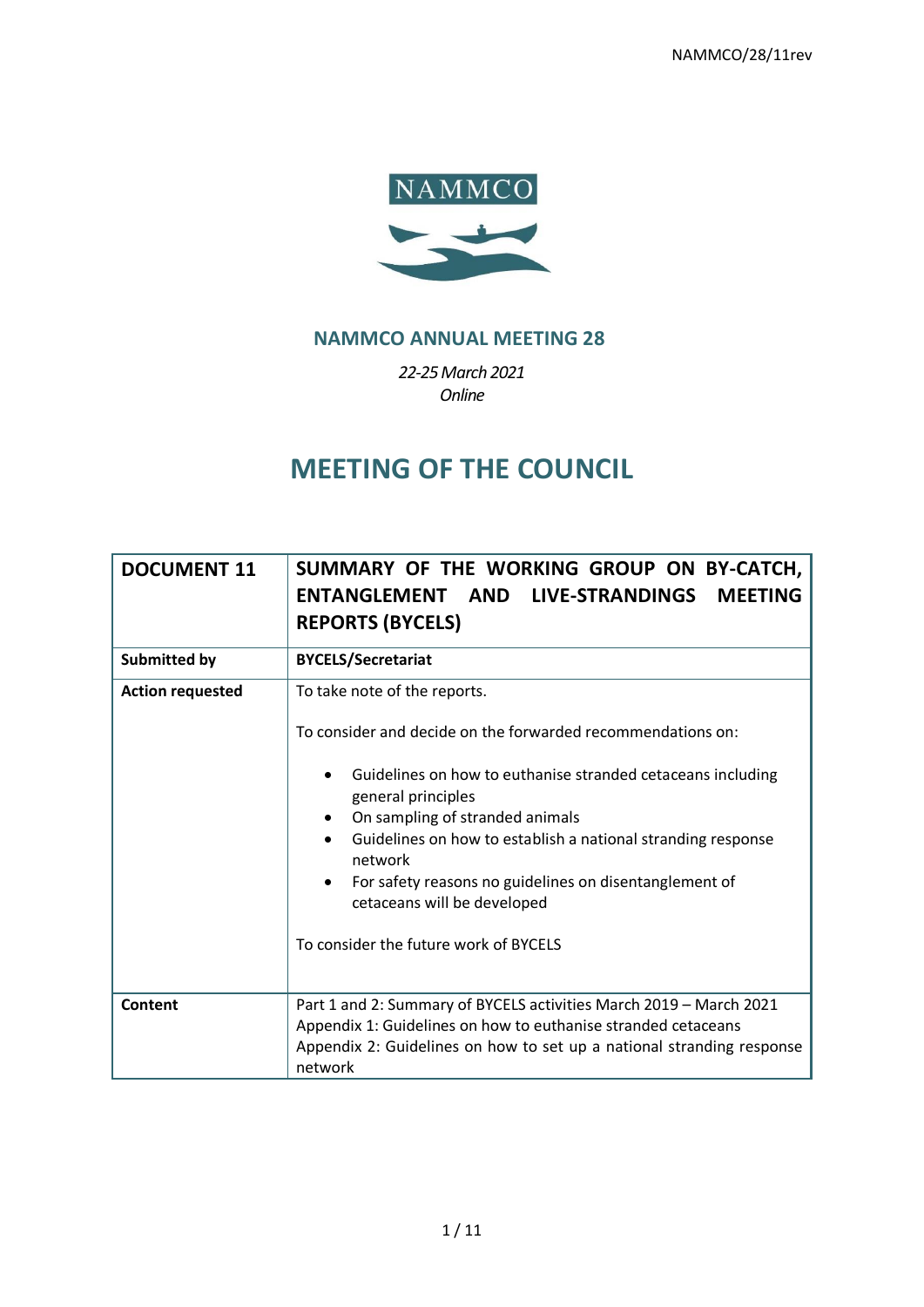# 1. **MEETINGS AND MEMBERS**

BYCELS: meetings and reports (click on link):

- 2019: [4 October](https://nammco.no/wp-content/uploads/2018/08/report-bycels-2019-01.pdf)
- 2020: [22 June and 23 July](https://nammco.no/wp-content/uploads/2018/08/report_bycels-june-july-2020-.pdf)
- 2021: [25 February 2021](https://nammco.no/wp-content/uploads/2018/08/report_bycels-february-2021-1.pdf)

Committee members:

- FO: Signar Pettersen and Ulla Svarrer Wang
- GL: Sofie Abelsen, Jesper Ødegaard Jakobsen and Nette Levermann (to July 2020)
- IS: Guðni Magnús Eiríksson
- NO: Guro Gjelsvik (from 2021), Kathrine A. Ryeng and Hild Ynnesdal

Chair: Guðni Magnús Eiríksson

# 2. **OVERVIEW OF MAIN DISCUSSIONS AND DECISIONS**

The discussions and considerations informing the recommendations reflected below are found in the reports from the meetings – linked under item 1 above.

Established in 2018 the WG agreed to:

- Make an overview of the extent of bycatch, entanglement and disentanglement and live strandings, including dead strandings in the member countries.
- Review existing guidelines (IWC, ASCOBANS and others) on by-catch, including entanglement and disentanglement and live strandings with the aim of identifying procedures and actions for recommendation to NAMMCO.
- Cooperate with and inform relevant networks of the existence of BYCELS.

Assessing progress, the WG finds that it has accomplished what it initially set out to do as summarised in the bullet points above.

## **2.1 DATABASE AND DATA REQUIREMENTS**

Having spent a considerable amount of time on identifying and standardising relevant data to inform its work, annual reporting from member countries now encompasses data on by-catch, entanglement and standings. Member countries have submitted their 2019 and 2020 data accordingly.

At the last meeting it was noted that the WG has only reviewed the data without attempting to make any analysis or draw any conclusions from the material. It was furthermore noted that the inherent randomness of stranding- and entanglement data limits what can be deducted from the material. However, it might be that collection of time-series may show some sort of pattern. Generally, the WG noted that the suitability of the different data categories would always be up for discussion to ensure applicability and usefulness.

## **2.2 GUIDELINES**

#### **2.2.1 How to euthanise stranded cetaceans**

BYCELS has developed guidelines (appendix 1) on how to euthanise stranded cetaceans and **recommends** that these be forwarded to the Council. The guidelines build on the 2017 Norwegian guidelines "Dyrevelferdsmessig forsvarlig håndtering av levende strandet hval, hval i oppdrettsmerder og hval viklet inn i fiskeredskaper i sjøen".

BYCELS furthermore agreed **to recommend the following general principles**: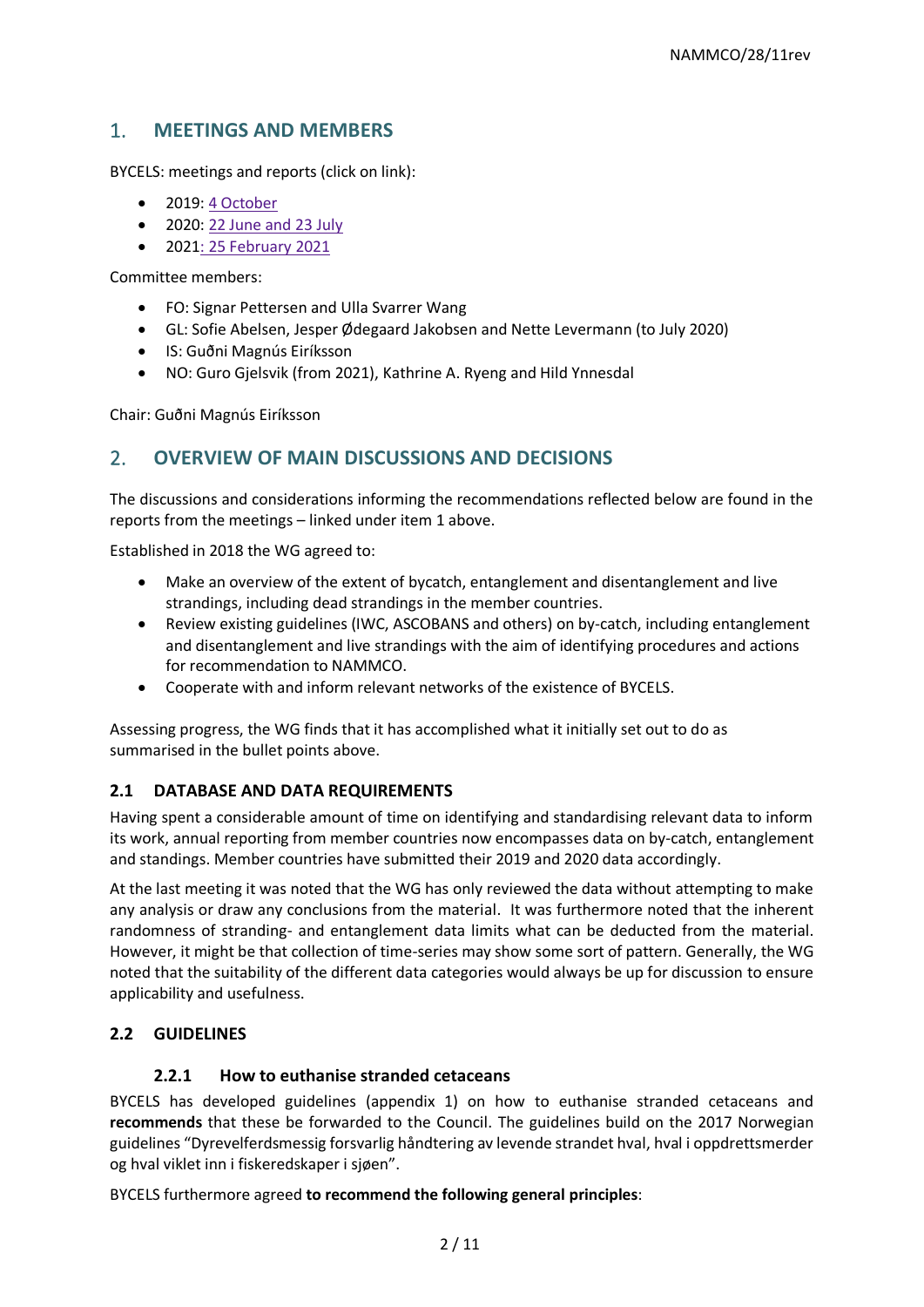- stranded large cetaceans are in terminal condition under most circumstances. For animal welfare as well as human safety reasons, any attempt to refloat and release such animals should not be conducted. If the whale does not refloat on its own after one tidal cycle, euthanasia should be considered if trained personnel and suitable equipment for euthanasia are available
- Methods for chemical euthanasia of large cetaceans are being tested in other countries but are currently not sufficiently developed and should not be used.

#### **2.2.2 How to set up a stranding response network and sampling of stranded animals**

Based on a review of existing stranding response networks, BYCELS has developed guidelines (appendix 2) on how to set up a national response network that is **forwarded for the use of** member countries should they decide to establish national networks.

BYCELS has reviewed existing protocols and guidelines on sampling of stranded animals and **recommends** that member countries use the most recent recognised protocol. Attention was drawn to the 2019 ASCOBANS report "Best practice on cetacean post-mortem investigations and tissue sampling".

### **2.2.3 How to disentangle animals**

The IWC has worked extensively with entanglement response and has developed "Principles and guidelines for large whale entanglement response efforts" that is available online. These guidelines cover the essential and important information on behaviour, equipment and safety without giving too detailed instructions on what to specifically do.

BYCELS discussed developing NAMMCO guidelines on how to disentangle animals with a special focus on the Arctic, and the possibility of developing a shortlisting of what to do. With the existence of the IWC guidelines and concerned that the existence of such guidelines might prompt untrained personnel to initiate a disentangle action, BYCELS **agreed to not develop NAMMCO guidelines**. Disentanglement of large cetaceans represents a very high risk to human lives, and if carried out by untrained personnel human lives may be lost, and it may also worsen the situation for the entangled animal.

Greenland and Norway have organised courses in disentanglement which included practical exercises. These were led by David Mattila, coordinator of the IWC initiative on entanglement, and BYCELS noted the importance of carrying out annual repetition sessions to keep the knowledge alive.

#### **2.3 PANEL REVIEW RECOMMENDATIONS**

BYCELS had been asked by the Working Group (PRWG) for reviewing and following up on the recommendations from the Performance Review Panel, to address 4 recommendations. BYCELS reviewed and discussed the forwarded recommendations in their meeting on 4 October 2019 and the responses can be found under agenda item 4 of that report.

Responding to one of the recommendations BYCELS has reviewed the information related to its work on the website and the Secretariat is currently updating the website accordingly. In future BYCELS will include website review as an agenda item for its meetings to ensure the quality and accuracy of the information.

## 3. **FUTURE WORK**

BYCELS discussed the possibility of developing interactive maps depicting the reported data on bycatch, entanglement and strandings. No other new tasks were identified and BYCELS propose to meet annually to review the submitted data.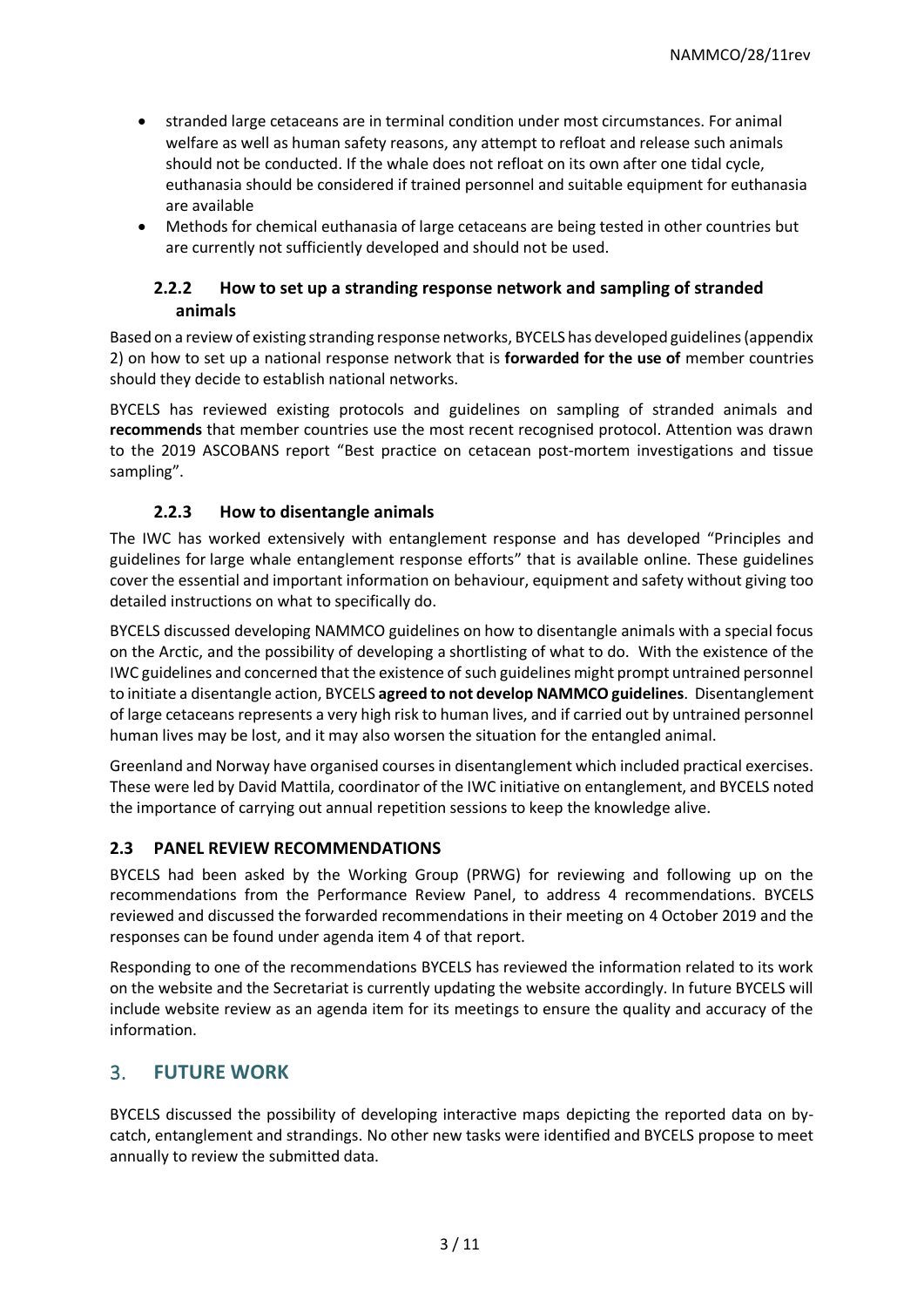# **APPENDIX 1: GUIDELINES FOR THE EUTHANASIA OF STRANDED CETACEANS**

# 1. **GENERAL PRECAUTIONS**

Definition of euthanasia: *the use of humane techniques to induce the most rapid and painless and distress-free death possible (AVMA 2013)*.

From an animal welfare point of view the pain and suffering of live stranded cetaceans could be terminated by euthanasia and should therefore be considered. These guidelines pertain to such events.

#### **ALWAYS call the responsible authority. Specify telephone number!!**

**Member countries: Identify relevant responsible authority for animal welfare issues related to marine mammals.**

- *Do not act before responsible authorities have been notified, and necessary permissions have been granted*
- *Only authorised personnel should perform euthanasia*
- *Human safety is the 1st priority. A whale may move the tail or pectoral fins with great force*
- *Action (euthanasia, disentanglement or moving of animals) should not be initiated in a hasty manner to please expectations from the public*

A stranded whale is defined as a whale that is on land or in shallow water. The general rule is that such animals should be euthanized, and no rescue operation should be conducted.

When a large whale, such as members of the rorqual family (fin whale, minke whale and humpback whale), sperm whale, killer whale or a beaked whale is stranded on the beach or in shallow water, it is assumed that it is already sick or weakened for some reason. Due to its weight, attempts to pull the animal out to sea will inflict wounds and injuries. For animal welfare reasons, **the animal should not be pulled out to sea.** It should either be allowed to die on its own or euthanized if it can be done in a responsible manner from an animal welfare perspective.

Responsible euthanasia requires knowledge of the anatomy of the species and which weapons that are the most effective. Euthanasia is only responsible when conducted by competent personnel and with suitable weapons.

## 4. **KILLING METHODS**

Stranded whales or whales that are entangled beyond rescue can be killed by explosive grenades, explosives, heavy calibre rifles and drugs. However, methods for the euthanasia of large whales by drugs are not sufficiently developed and should therefore not be used.

#### **4.1 EXPLOSIVES**

Explosive harpoon grenade/penthrite grenade can be used only on large whales out at sea or in shallow waters where it is possible to approach the animal with a vessel with harpoon gun (shooting distance within 10 – 30 meters). In this context, large whales mean all baleen whales plus sperm whale, beaked whale, and killer whale. **The shot shall be aimed towards the thorax from the side** as shown in figures 1-6. When used correctly, the animal will die immediately in most cases.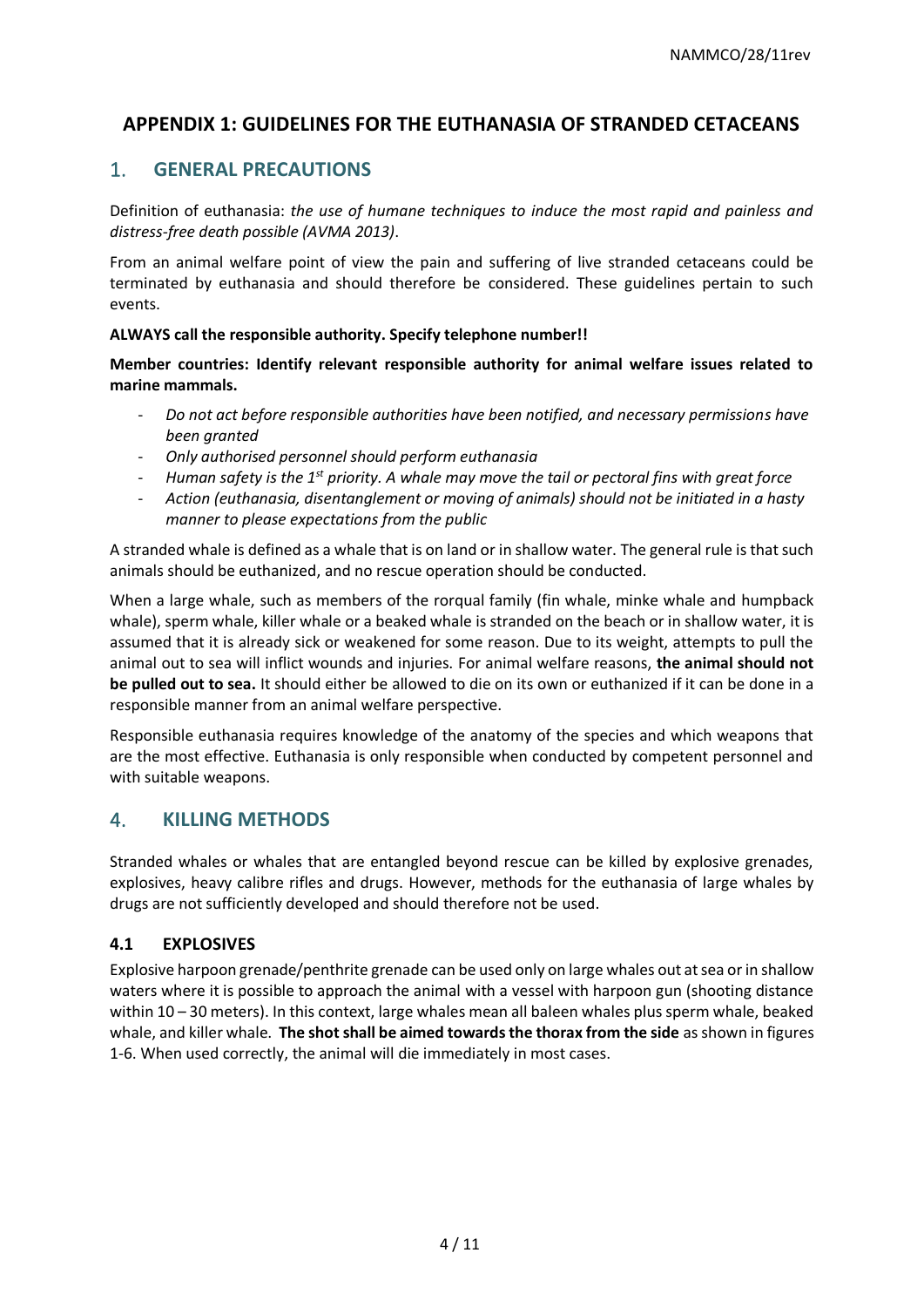

*Fig. 1 Minke whale target area (vital organ area – hatched area) for detonation of harpoon grenade*



*Fig. 2 Fin whale target area (hatched area) for detonation of harpoon grenade*



*Fig. 3 Humpback whale target area (hatched area) for detonation of harpoon grenade*



*Fig. 4. Sperm whale target area (hatched area) for detonation of harpoon grenade.*

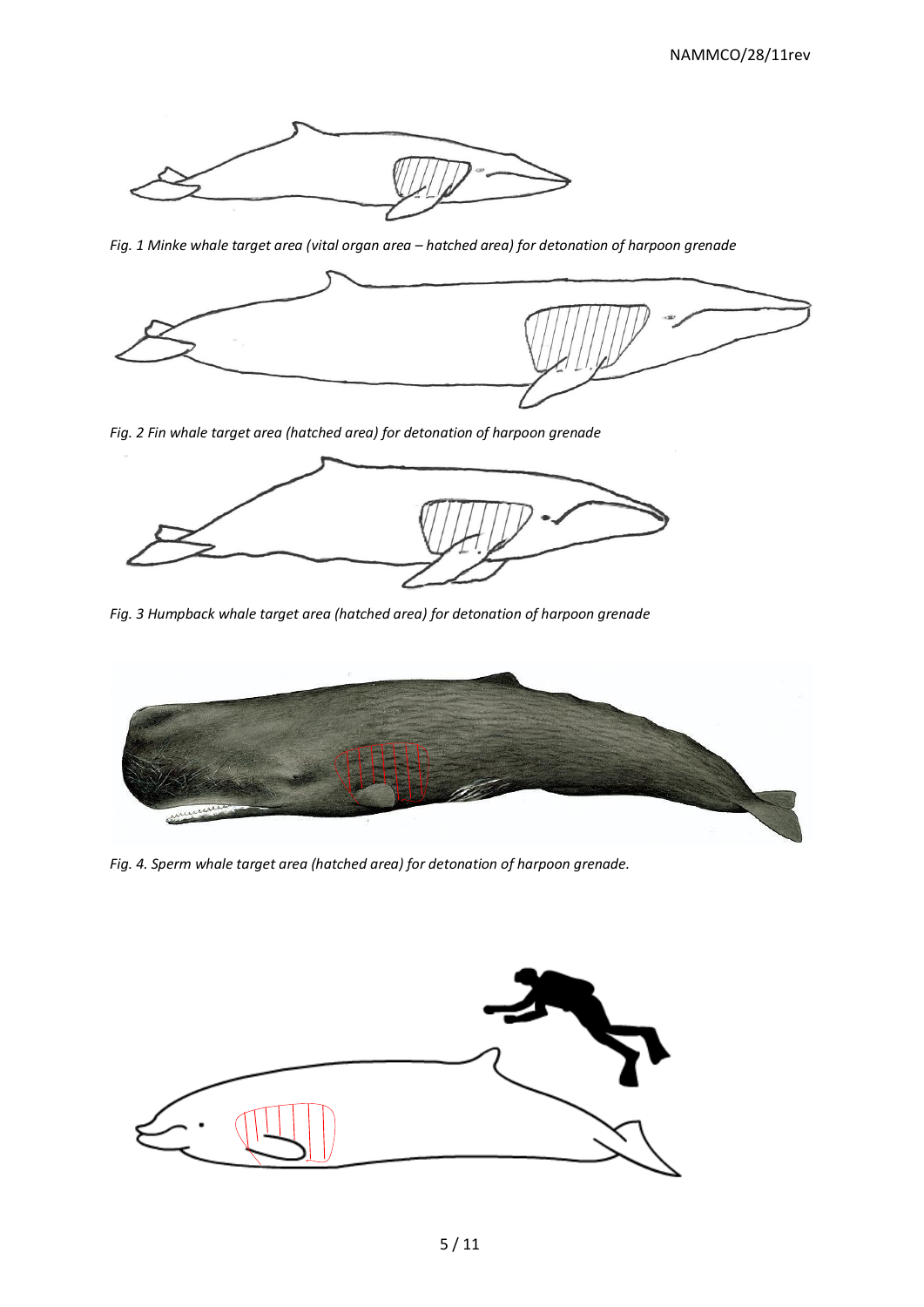*Fig. 5 Cuvier´s beaked whale target area (hatched area) for detonation of harpoon grenade. Basic illustration from Wikipedia.*



*Fig. 6 Killer whale target area (hatched area) for detonation of harpoon grenade*

### **4.2 RIFLE**

Rifles may be used to kill several whale species. For smaller toothed whales, such as pilot whales and dolphins, ordinary expanding large game ammunition can be used. For large whales, however, the expanding projectile will most often not be able to penetrate the thick skull and reach the brain. Therefore, expanding ammunition should not be used on large whales.

The recommended ammunition in Norway for large whales is full metal jacket, round-nose bullets in calibre 9.3 mm (.366) and upwards. Norwegian research has shown that such ammunition is able to penetrate the skull and reach the brain, causing instantaneous loss of consciousness and death in minke whales. Calibre .458 has shown to be efficient for both humpback- and sperm whales.

#### **Aiming/targeting and safety:**

- Main rule: aim at the brain or first cervical vertebra
- For animals laying on the side: aim towards the brain from the back side (dorsal side) of the animal
- For animals laying on the belly/with stomach down: position yourself to aim from above towards the brain
- The barrel of the rifle must never be in contact with the animal when the shot is fired. If in contact, the rifle may explode, which may be life threatening for the shooter
- Be aware of the background the bullet may penetrate the skull and ricocheting represents danger for shooter and personnel

#### **4.2.1 Baleen whales (minke whale, fin whale and humpback whale)**

#### **Ammunition:**

- Minke whale: full metal jacket, round-nosed bullets calibre 9.3 mm (.366) and larger
- Fin whale and humpback whale: full metal jacket, round nose bullets calibre .458 and larger For the largest whales, it may be necessary to use several shots to ensure that the animal is dead

To hit the brain of these species, the shot should be placed in the middle plane (sagittal plane) along a projected line that starts at the eye and advances upwards and backwards at the same angle as a projected line from front through blowhole and eye (Figure 7.1).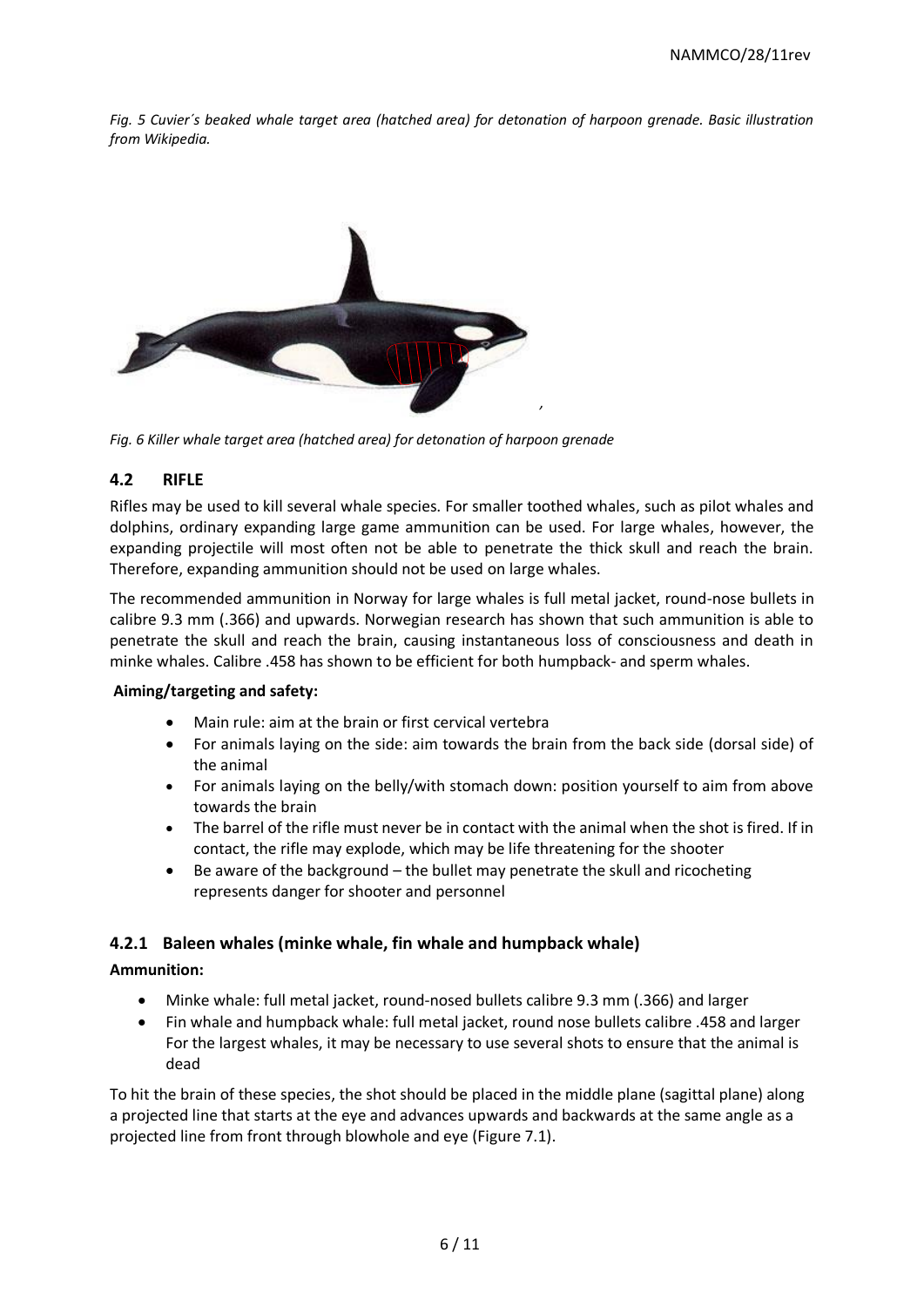





Figure 1 Minke whale head with the brain as seen from the side

Figure 2 Minke whale head with the brain as seen from above

Figure 3 Minke whale head with the characteristic target point for the rifle seen obliquely from the back

*Fig. 7. The brain's location in the minke whale and target sites for gunshot from different positions. (SK Knudsen, H Rud and EO Øen, 1997). Seen from the side, the brain is positioned in a plane mid-way between the eye and dorsal surface of the head. Fig. 1 shows the back edge of the brain laying along a projection on a horizontal line (a) as far behind the eye (b) as the blowhole (c) extends to the front of the eye. The brain of the minke whale is about 20 cm wide, 20 cm long and 15 cm high. The centre of the brain lays about 55 cm behind the blowhole opening in a small (5.5 m) minke whale and about 75 cm behind the blowhole opening in a large (8.5 m) minke whale.*

# **4.2.1.1 Shot from the back side (dorsal side)**

Aim from above directly towards the brain. If the shot is directed from behind, it must be directed obliquely forwards approximately 60 – 80 cm behind the blow hole.

## **4.2.1.2 Shot from the side**

Aim at a point on the imaginary line that goes backwards from the eye and about 20 - 25 cm below the contour of the head.

## **4.2.1.3 Shot from the belly side (ventral side)**

Aim midway between the jaw bones (mandibles) to a point 30 - 50 cm (depending on the size of the whale) behind the eyes. It may be difficult to accurately place the shot.

## **4.2.1.4 Shot to the heart**

In emergency situations, the shot may be aimed at the heart.

Fin whales: The heart is located underneath the centre of the pectoral fin when the fin is laying into the body.

Humpback whale: The heart is located underneath the front half of the pectoral fin. See figures 1 - 4

#### **4.2.1.5 Animal reaction to shot in brain and heart**

Hits in the brain or cervical vertebrae: Often the whale will strike one or more times with the tail fluke before the body is completely relaxed. If the effect is uncertain, the animal should be reshot. When reshooting, the shot may be placed  $10 - 15$  cm in front of or behind the first shot.

Hits to the heart: Usually, the animal will show little reaction to the shot. Unconsciousness and death are caused by the bleedings that occur and are therefore not immediate but will take some time.

#### **4.2.2 Sperm whale**

Use harpoon grenade or rifle of minimum calibre .458 and round-nosed full metal jacket bullet.

The brain is located along a projected vertical line midway between the eye and anterior contour of the pectoral fin. From the back side (dorsal side) and the ventral side, the shot is directed in the middle plane (sagittal plane) along this imaginary line.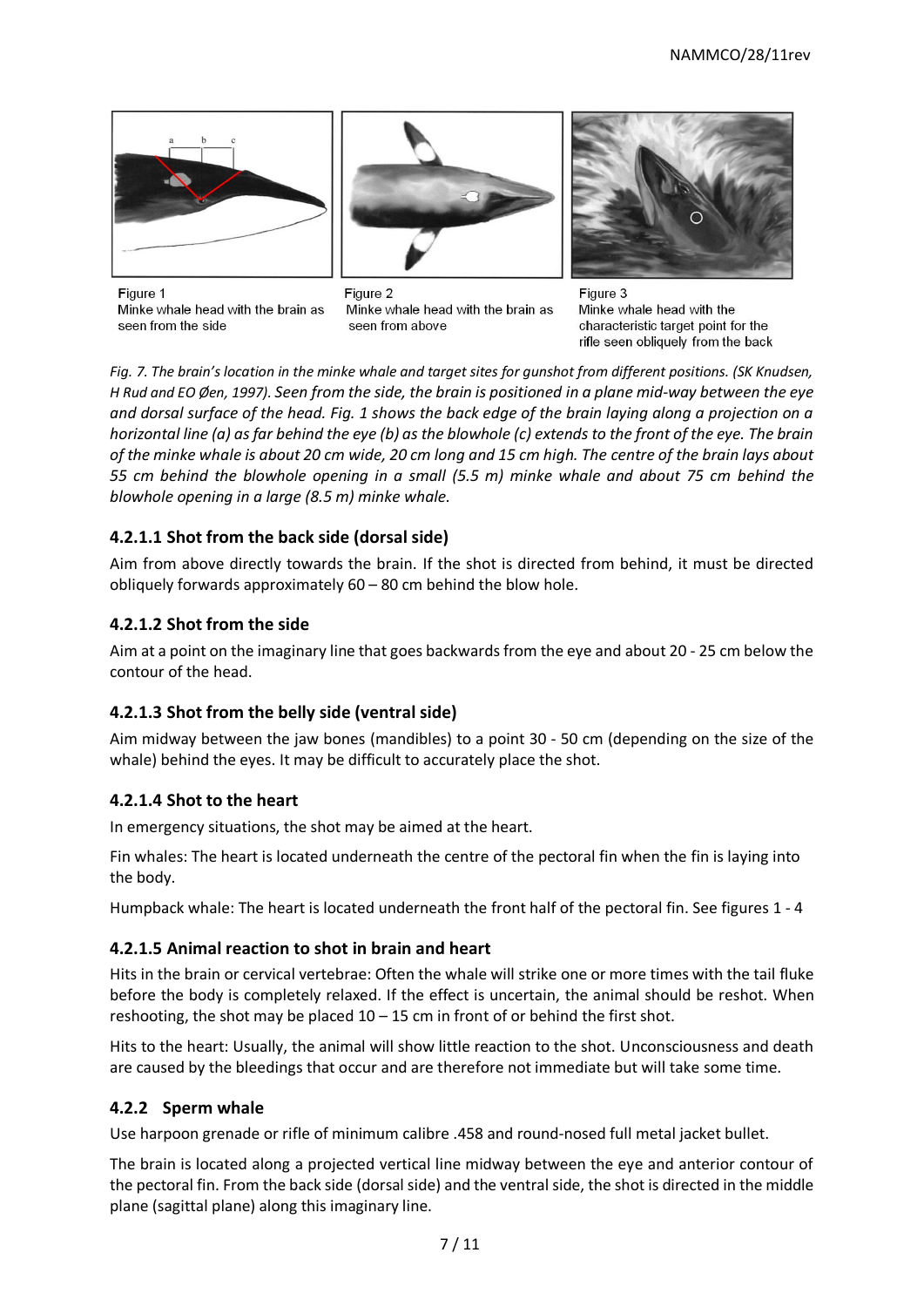Because of the spermaceti organ in the head, the sperm whale should preferably be shot from the side. The shot is directed at the point of the skull where the vertical line crosses an imaginary horizontal line from the eye. Fig. 8.



*Fig. 8. Sperm whale: location of the brain and rifle shooting instructions from different positions. Illustration: Marcos Oliveira, Nat Drawings, http://natdrawings.blogspot.no/2013\_04\_01\_archive.html Shooting instructions: EO Øen*

#### **4.2.3 Killer whale**

The brain is located approximately underneath the white spot above the eye. Shots from the side should be directed towards the centre of the white spot. Shots from above should be directed towards the midline so that it passes through this area – see fig 9.

Use rifles with a minimum calibre of 9.3 mm (.366) and a full metal jacket round-nosed bullet (equivalent to ammunition for minke whales).



*Fig. 9. Killer whale: location of the brain and rifle shooting instructions from different positions. Illustration: [www.regjeringen.no/no/dokument/dep/nfd/veiledninger\\_brosjyrer/2000/fakta-om-hval-inorske](http://www.regjeringen.no/no/dokument/dep/nfd/veiledninger_brosjyrer/2000/fakta-om-hval-inorske-farvann/4/id275084)[farvann/4/id275084](http://www.regjeringen.no/no/dokument/dep/nfd/veiledninger_brosjyrer/2000/fakta-om-hval-inorske-farvann/4/id275084) Shooting instructions: EO Øen*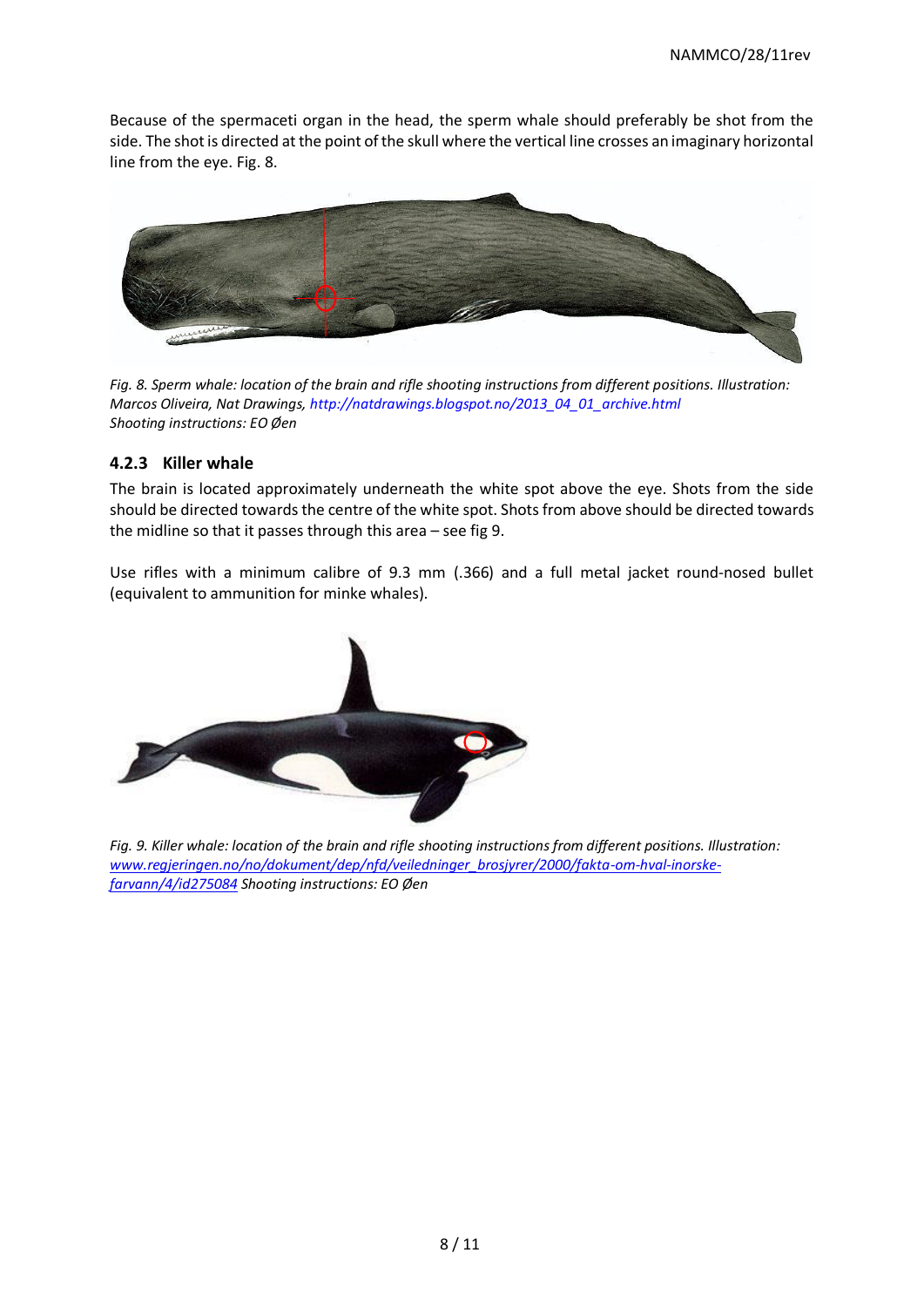#### **4.2.4 Other toothed whales**

#### **Ammunition:**

• Pilot whales and dolphins: Expanding bullets (hunting ammunition) may be used in calibres such as .270, .308, .30.06 or equivalent

In dolphins and harbour porpoise, shotguns with slugs, i.e. lead bullets, may also be used.

For dolphin species, the shot should be directed from the blowhole towards a projected line through the anterior contour of the pectoral fins (approximately 45 °) – see fig 10.



*Fig. 10. Dolphins: rifle shooting instructions. Shooting instructions: EO Øen Illustration: Lagenorhynchus albirostris © Würtz-Artescienza, CMS nettsider; http://www.cms.int/reports/small\_cetaceans/data/l\_albirostris/l\_albirostris.htm* 

In pilot whales, the shot should be directed in the same angle, approximately  $15 - 20$  cm behind the blowhole - see figure 11.



*Fig. 11 Location of the brain and correct aiming of the rifle shoot (blue arrow). Shooting instructions: EO Øen Illustration: B.Hanusson, J. Olsen*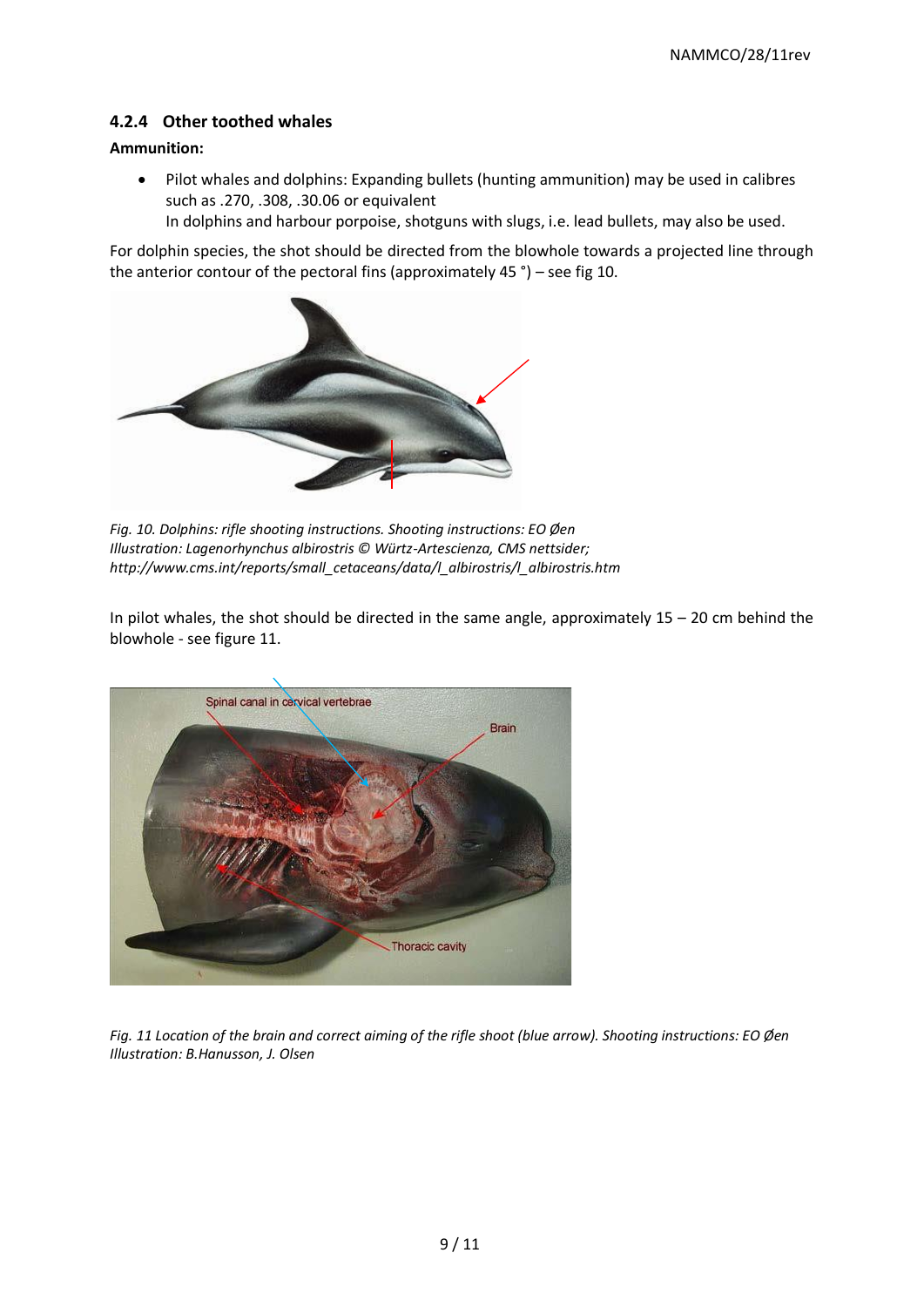# **Appendix 5: STRANDING RESPONSE NETWORK**

# **HOW TO REPORT, WHAT TO REPORT AND WHERE TO STORE THE STRANDING DATA**

# **ORGANISATION**

• Define relevant coordinating/leading authority (unit and contact person (Ministry/Directorate/Research Institute)) – and number to call

It is recommended that the leader/coordinator is a veterinarian or experienced biologist who will be able to assess the situation in order to initiate relevant action (euthanise, possible sampling, who should respond and to what)

• Identify coastal areas (management areas) and volunteer units within each area

Suggestions for volunteers: local zoological/ornithological/nature/animal welfare organisations.

Member countries to identify possible NGOs or interested persons to volunteer in the network. Training courses should be arranged for the network of volunteers.

If sampling is required, suitable equipment should be stored at sites identified by the member countries.

# **HOW TO REPORT A STRANDING ALIVE OR DEAD FROM THE POINT OF VIEW OF THE PERSON FINDING THE ANIMAL(S)**

Information on what to do should be widely distributed, e.g. at local police stations, NGO's local newspapers, radio stations etc.

Important to remember when approaching a live stranded animal

- Approach the animal calmly and carefully. Keep away from the tail!
- People, dogs and wild animals should be kept at a distance.
- Do not move the animal by pulling on its fins or tail.
- Call the stranding coordinator who will ask for further information such as:

#### **Stranding both alive and dead**

- Location and date found
- Species and sex
- Overall length
- Condition of the animal
- Your contact details should further information be needed

Based on this information the coordinator will decide on further action.

Live strandings: information will be forwarded to relevant task force (as a rule large whales will be euthanised if possible).

Dead strandings / after euthanisation: Sampling according to protocol relevant to the size of the animal or coordinator gives instructions about sampling and further processing of the samples (pathological investigations).